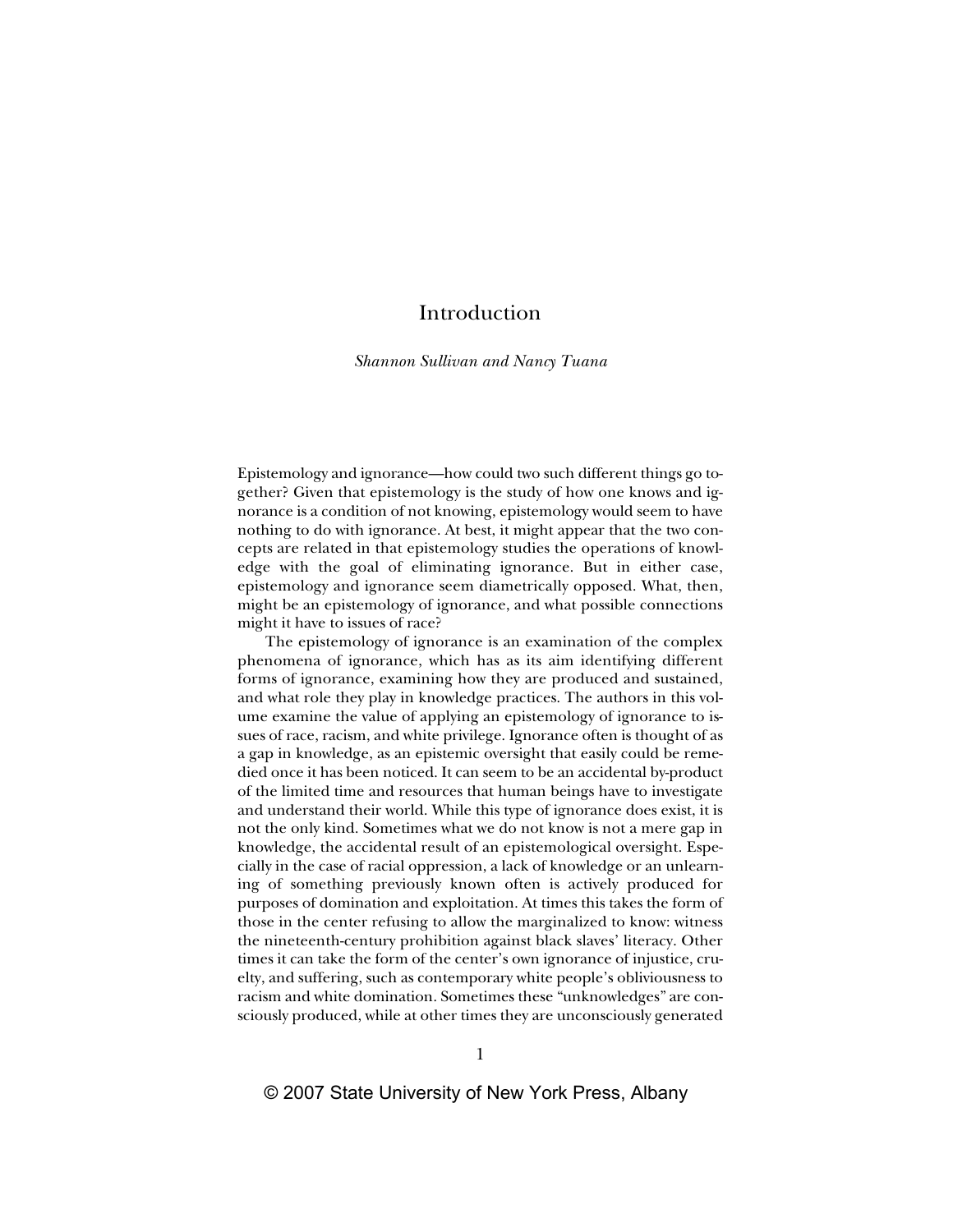and supported. In both cases, our authors examine instances where they work to support white privilege and supremacy.

But ignorance is not only a tool of oppression wielded by the powerful. It also can be a strategy for the survival of the victimized and oppressed, as in the case of black slaves' feigned ignorance of many details of their white masters' lives. This survival strategy also can take the form of the oppressed combating their oppression by unlearning the oppressor's knowledge, which has been both passively absorbed and actively forced upon them. Ignorance can be used against itself. It can be an important tool for the oppressed to wield against their oppressors, including their production of ignorance to dominate and exploit.

As this volume attests, tracing what is not known and the politics of such ignorance should be a key element of epistemological and social and political analyses, for it has the potential to reveal the role of power in the construction of what is known and provide a lens for the political values at work in our knowledge practices. Although racial oppression has been investigated as an unjust practice, few have fully examined the ways in which such practices of oppression are linked to our conceptions and productions of knowledge. Even less attention has been paid to the epistemically complex processes of the production and maintenance of ignorance. As the underside of knowledge, ignorance warrants careful examination, and nowhere is this truer than in the case of race and racism.

An exception to the neglect of racialized ignorance can be found in the work of Charles Mills who, in his book *The Racial Contract* (1997), argues that "[o]n matters related to race, the Racial Contract prescribes for its signatories an inverted epistemology, an epistemology of ignorance, a particular pattern of localized and global cognitive dysfunctions (which are psychologically and socially functional), producing the ironic outcome that whites will in general be unable to understand the world they themselves have made" (1997, 18). For Mills, the epistemology of ignorance is part of a white supremacist state in which the human race is racially divided into full persons and subpersons. Even though—or, more accurately, precisely because—they tend not to understand the racist world in which they live, white people are able to fully benefit from its racial hierarchies, ontologies, and economies.

Another exception to the neglect of racialized ignorance can be found in the work of Marilyn Frye. In *The Politics of Reality* (1983), Frye similarly explains that "ignorance is not something simple: it is not a simple lack, absence or emptiness, and it is not a passive state. Ignorance of this sort—the determined ignorance most white Americans have of American Indian tribes and clans, the ostrichlike ignorance most white Americans have of the histories of Asian peoples in this country, the impoverishing ignorance most white Americans have of Black language—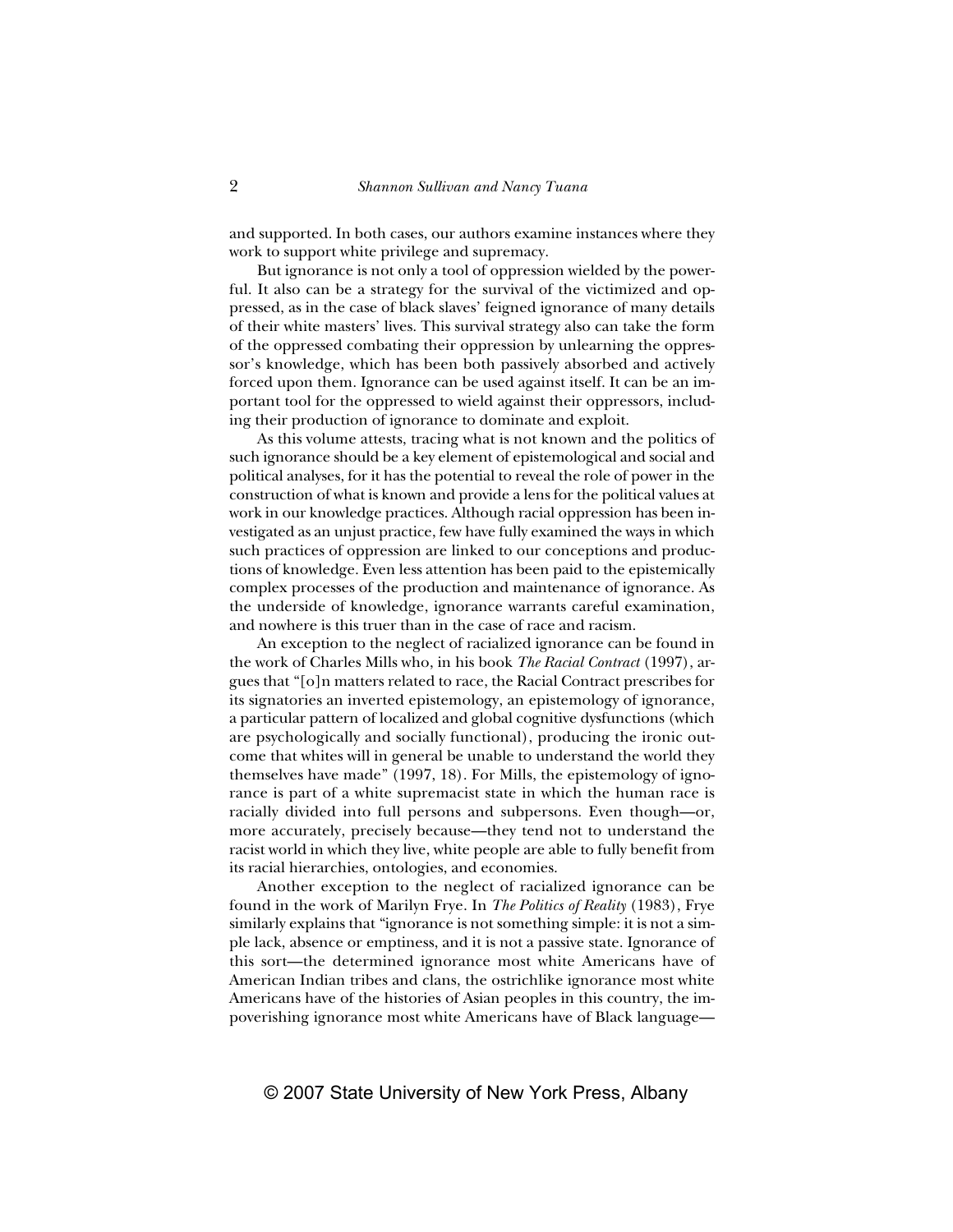ignorance of these sorts is a complex result of many acts and many negligences" (1983, 118). Frye demonstrates how white ignorance often is an active force in the lives of those, such as feminists, who think of themselves as anti-racist. Far from accidental, the ignorance of the racially privileged often is deliberately cultivated by them, an act made easier by a vast array of institutional systems supporting white people's obliviousness of the worlds of people of color.

Although they do not focus on race, other exceptions to the neglect of manufactured ignorance can be found in the fields of history and science studies. Robert Proctor's (1996) examination of the "cancer wars" in the United States argued that political factors have negatively impacted cancer research, deliberately creating confusion and uncertainty about the carcinogenic risk of products such as tobacco, meat, and asbestos. Influenced by the work of Proctor, Mills, and Frye, Nancy Tuana (2004) examined the value of an epistemology of ignorance for a better understanding of the ways in which sexism informs the science of female sexuality. Invoking the idea of "agnotology," or the study of what is unknown, Londa Schiebinger (2004) examined the sexual politics behind the creation of ignorance of abortifacients in Europe. Given Proctor's, Tuana's, and Schiebinger's focus on ignorance as a culturally and politically induced product, their work on the role of ignorance in science complements the application of epistemologies of ignorance to racialized ignorance introduced by Frye and Mills and developed here.<sup>1</sup>

Building on previous work on the epistemologies of ignorance and working out of continental, analytic, and pragmatist traditions, the thirteen authors in this volume critically examine practices of not knowing that are linked to and often support racism. Part I, "Theorizing Ignorance," explores some of the theoretical complexities of racialized ignorance. Charles W. Mills begins with "White Ignorance," in which he elaborates on one of the key themes of his book *The Racial Contract*. Linked with white supremacy, white ignorance includes both false belief and the absence of true belief about people of color, supporting a delusion of white racial superiority that can afflict white and nonwhite people alike. White ignorance operates with a particular kind of social cognition that distorts reality. For example, the lens with which white people (and others suffering from white ignorance) perceive the world is shaped by white supremacy, causing them to mis-see whites as civilized superiors and nonwhites as inferior "savages." White ignorance also impacts social and individual memory, erasing both the achievements of people of color and the atrocities of white people. A collective amnesia about the past is the result, which supports hostility toward the testimony and credibility of nonwhite people. By mapping white ignorance in these ways, Mills seeks both to minimize it and to make possible genuine knowledge about the world.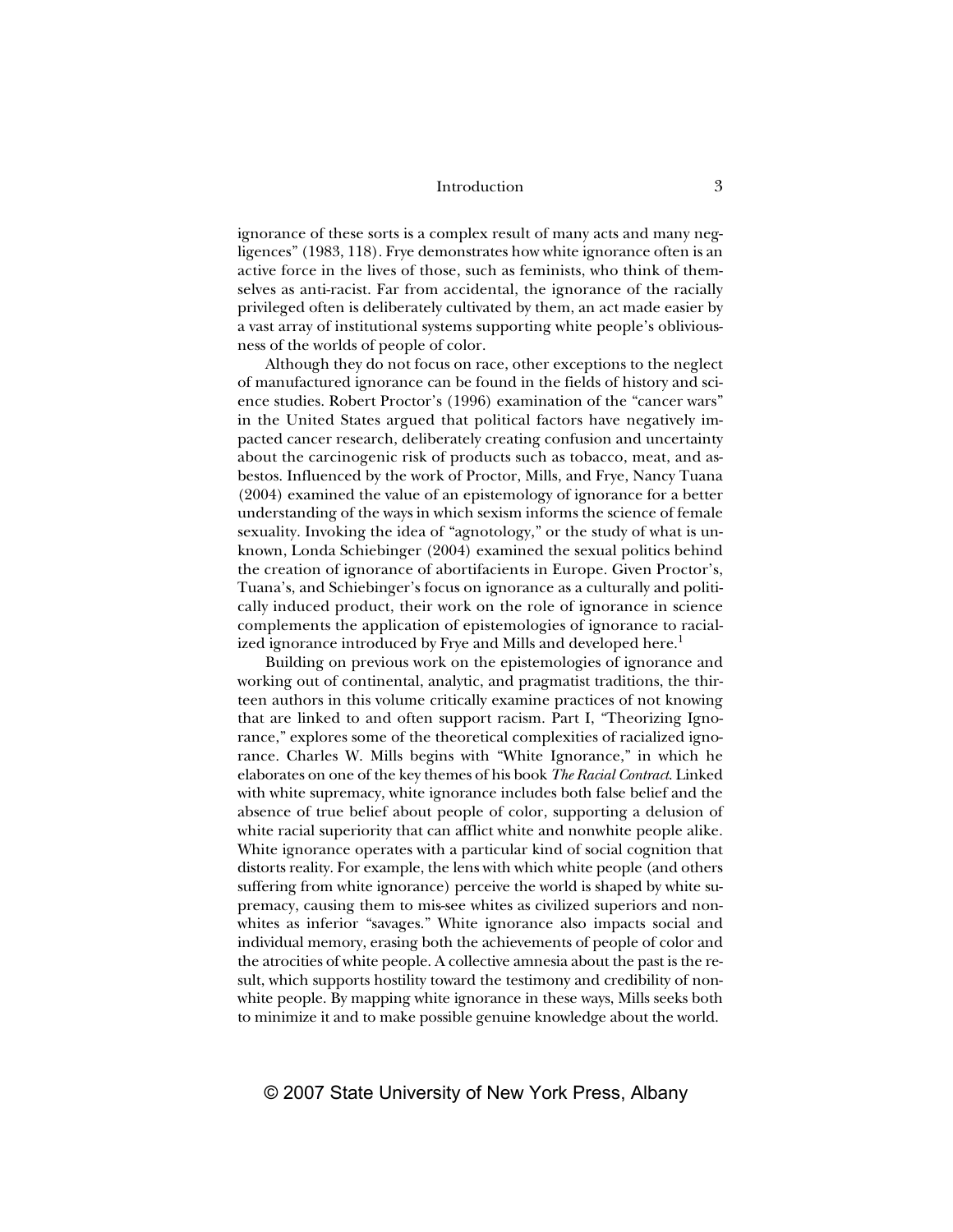Mills's work in *The Racial Contract* plays an important role in Linda Martín Alcoff's chapter "Epistemologies of Ignorance: Three Types," which develops a typology of recent arguments for an epistemology of ignorance. Beginning with the feminist philosophy of Lorraine Code, Alcoff explains that the first argument is that ignorance results from humans' situatedness as knowers. Because we are located, partial beings, we cannot know everything. Based on the standpoint theory of Sandra Harding, the second argument further develops the first by connecting ignorance to aspects of group identities. Situatedness is not merely a general feature of human existence. It is shaped by things such as race, which means that the ignorance that results from it also is racially inflected. The third argument is drawn from Mills's work and provides a structural analysis of how oppressive systems generate ignorance. Elaborating on that argument, Alcoff turns to Jurgen Horkheimer and the Frankfurt School, using their critique of rationality under capitalism to show how systemic ignorance is generated. With Horkheimer and Mills, Alcoff concludes that successful analyses of racial and other forms of systemic ignorance must be able to demonstrate alternatives to them and thus cannot afford postmodern refusals of concepts of truth, reason, and reality.

Harvey Cormier implicitly challenges Mills and Alcoff by arguing that an epistemology of ignorance will not help combat white privilege and racial injustice. In "Ever Not Quite: Unfinished Theories, Unfinished Societies, and Pragmatism," Cormier alleges that a dichotomy between appearance and reality lies at the heart of the epistemologies of ignorance. This dichotomy leads to the problem of ideology: if a structure of deceptively egalitarian appearances has been erected on top of a racist reality, then how can a person be sure that her vision of the world is untainted by the reigning ideology? Drawing on the pragmatist philosophies of Richard Rorty, Cornell West, and William James, Cormier urges that we jettison talk of appearance and reality and accept that all truths are a creation of human beings seeking to satisfy their desires and mold the world in particular ways. For Cormier, critical race theorists would be better off asking if certain beliefs help eliminate racism than if they match reality. The problem of white privilege and domination is not one of pervasive ignorance of reality but of the need for political struggle to build an antiracist society.

In her contribution titled "Strategic Ignorance," Alison Bailey shares Cormier's concern that dichotomous thinking limits Mills's epistemology of ignorance. If the Racial Contract operates with an inverted epistemology that uses ignorance to present a falsehood as a truth, then the solution would seem to be a kind of cognitive therapy that allows the truth about white and nonwhite people to be recognized. Bailey argues that while this sort of therapy has a limited role to play in antiracist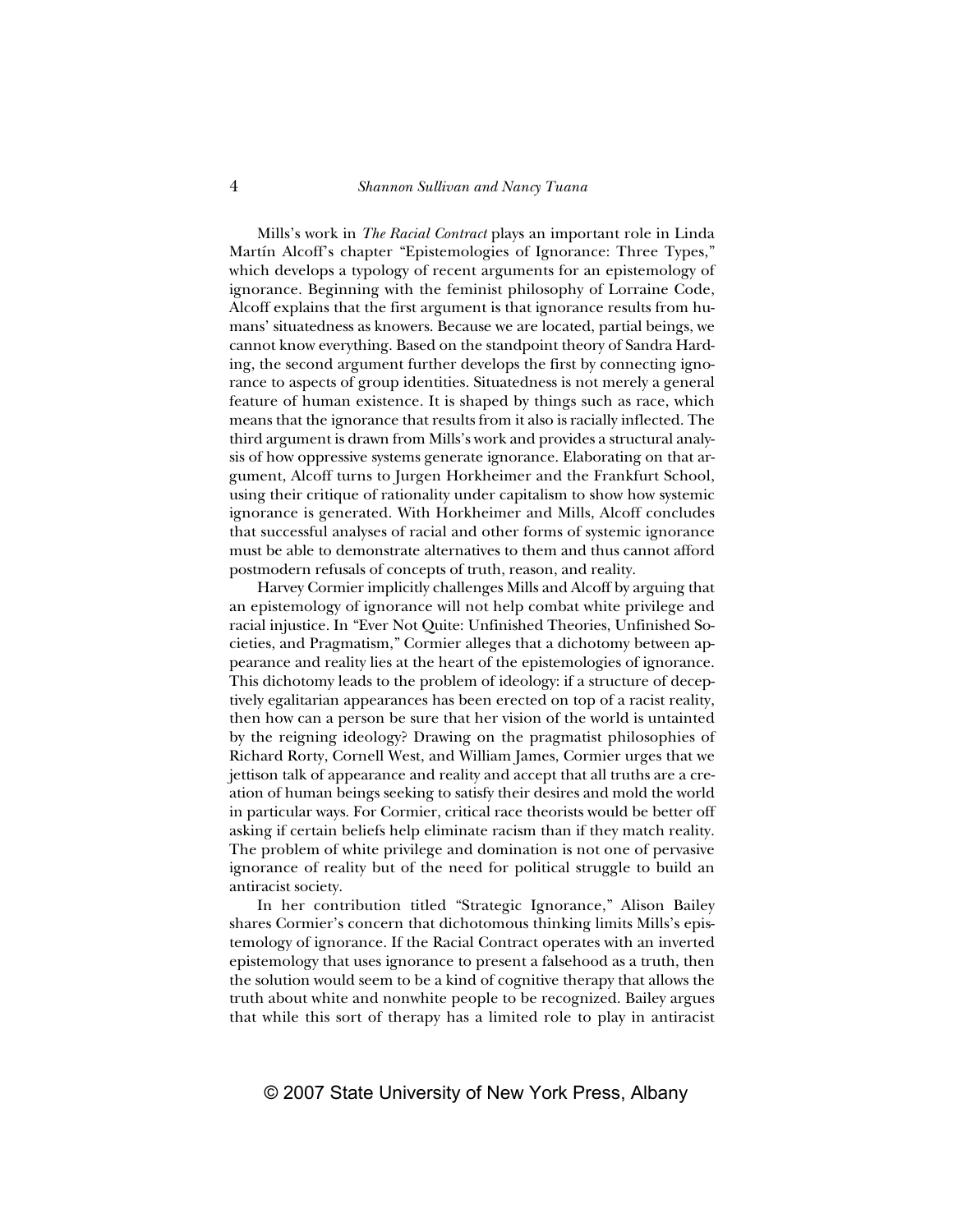struggle, it utilizes the same logic of purity that plagues the problem it attempts to solve. A more radical and long-lasting solution to racism and white supremacy can be developed, according to Bailey, with the curdled logic found in the work of María Lugones. Curdled logic draws on the resistance of people of color to highlight agency under oppression. Rather than simply oppose ignorance to knowledge, curdled logic demonstrates how a strategic use of ignorance is made possible through ambiguity, multiplicity, and dissembling. Reading Mills's work through a curdled lens, Bailey proposes an epistemology of ignorance in which oppressed people are not merely victims but also what she refers to as "oppressed<->resisting subjects."

Sarah Lucia Hoagland also draws on Lugones to argue that relationality is crucial to antiracist and feminist struggle. In "Denying Relationality: Epistemology and Ethics and Ignorance," she examines the denial of relationality that is at the heart of practitioners of dominant culture who are ignorant about those whom they oppress. Epistemologies that presuppose autonomy render invisible the relationality that structures subjectivites at both the individual and cultural levels. Recognizing relationality means acknowledging ontological interdependence, which transforms how we think of communicating across and through differences. Rather than exist as distinct categories—woman, man, lesbian, white, Latina, and so on—across which common ground needs to be found, those struggling against oppression are located in concrete geographies that support different worlds of meaning. Engaging in dialogue with Lugones and others having different geographies from her own, Hoagland enacts the complex communication that relationality demands.

Part I concludes with Elizabeth V. Spelman's analysis of some of the strategies deployed in the management of white ignorance. In "Managing Ignorance," Spelman draws on the work of James Baldwin to show how white America avoided inquiry into and knowledge of the horrors of white racism in the decades following the Civil War. White people tend to have a complicated relationship to the reality of black grievances, simultaneously believing that they are false and wanting to believe that they are false (which implies a recognition that they are true), a messy cognitive state that often is avoided by ignoring black grievances altogether. The management of this ignorance can be seen in the reunions of white Confederate and Union soldiers that were meant to repair relationships damaged by the war. The reconciliation of North and South carefully avoided any mention of slavery or race, as if the war were a squabble between two brothers that had nothing to do with the status of black people in the United States. Spelman demonstrates how the cultivated ignorance of the plight of black people and the neglect of racial justice were requirements for white healing to occur.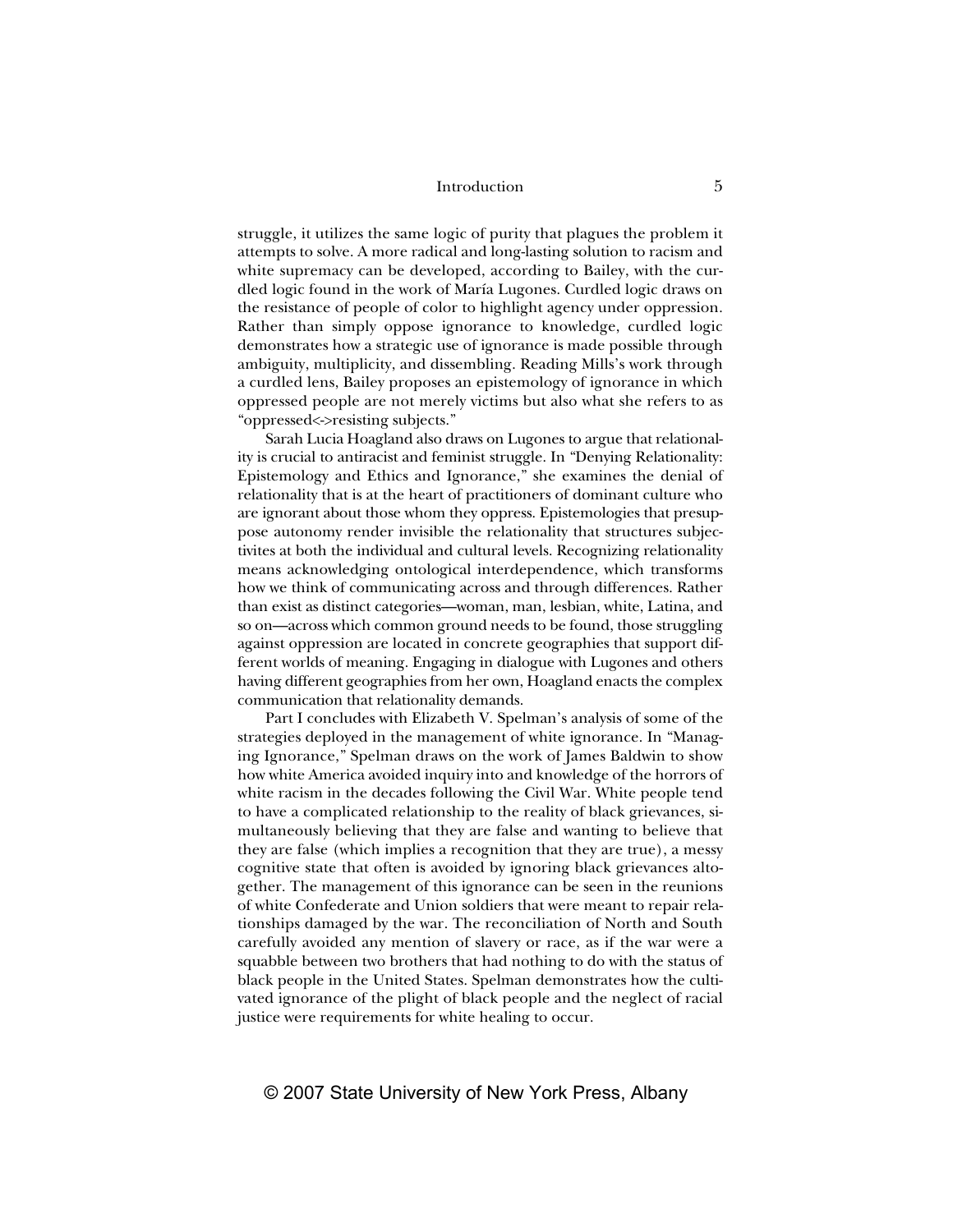Part II, "Situating Ignorance," explores some of the geographical, historical, and disciplinary sites in which racial ignorance has operated and often continues to operate. In "Race Problems, Unknown Publics, Paralysis, and Faith," Paul C. Taylor draws on John Dewey and W. E. B. Du Bois to examine the social production of ignorance about race. Taylor describes racial groups as Deweyan publics: populations that collectively experience similar social situations and need to become self-aware to abolish ignorance of their common plight. Applying this radical constructionist view of race to the case of the 2004 coup in Haiti, Taylor confronts both the widespread ignorance about the history of U.S. intervention in Latin America and the Caribbean and his own crisis in faith in public moral deliberation. Personally invested in the welfare of Haiti and thus shaken by the U.S. government's obscurantism about its foreign policy, Taylor challenges the utopian optimism that, he discovers, lies behind his radical constructionism. Urging that belief in the complete elimination of racial and colonialist injustice be replaced by permanent struggle against it, Taylor confronts the existential obstacles that millenarian faith can lay across the path of liberatory activity.

Shannon Sullivan also examines the role that ignorance plays in the relationship between the United States and the Caribbean. In "White Ignorance and Colonial Oppression: Or, Why I Know So Little about Puerto Rico," she explores her relationship as a white person with Puerto Rico. Providing a historical overview of the United States' acquisition of Puerto Rico as a colony and then focusing on the educational system subsequently installed, Sullivan charts how knowledge and ignorance intertwined to transform Puerto Ricans into "Porto Ricans" in the eyes of non-Puerto Rican U.S. citizens. Unlike the allegedly dark and savage Filipinos, "Porto Ricans" were seen as docile colonial subjects capable of Americanization. While the image of "Porto Ricans" thus contributes to the oppression of Puerto Ricans, it also can be a site for resistance when Puerto Ricans strategically use colonialist ignorance/knowledge to redistribute wealth from the mainland to the island. Challenging white ignorance of Puerto Rico, Sullivan demonstrates how the solution cannot be a simple increase in knowledge, because certain forms of knowledge can support rather than undermine racism and (neo)colonialism.

In "John Dewey, W. E. B. Du Bois, and Alain Locke: A Case Study in White Ignorance and Intellectual Segregation," Frank Margonis continues the discussion begun by Taylor and Cormier about the possible contributions of pragmatism to epistemologies of ignorance. Margonis examines Dewey's neglect of issues of race, which created an absence in his published work that is more than an insignificant gap. Erasing racial violence from the story of the United States' development, Dewey prepared the way for "color-blind" understandings of the nation's international affairs as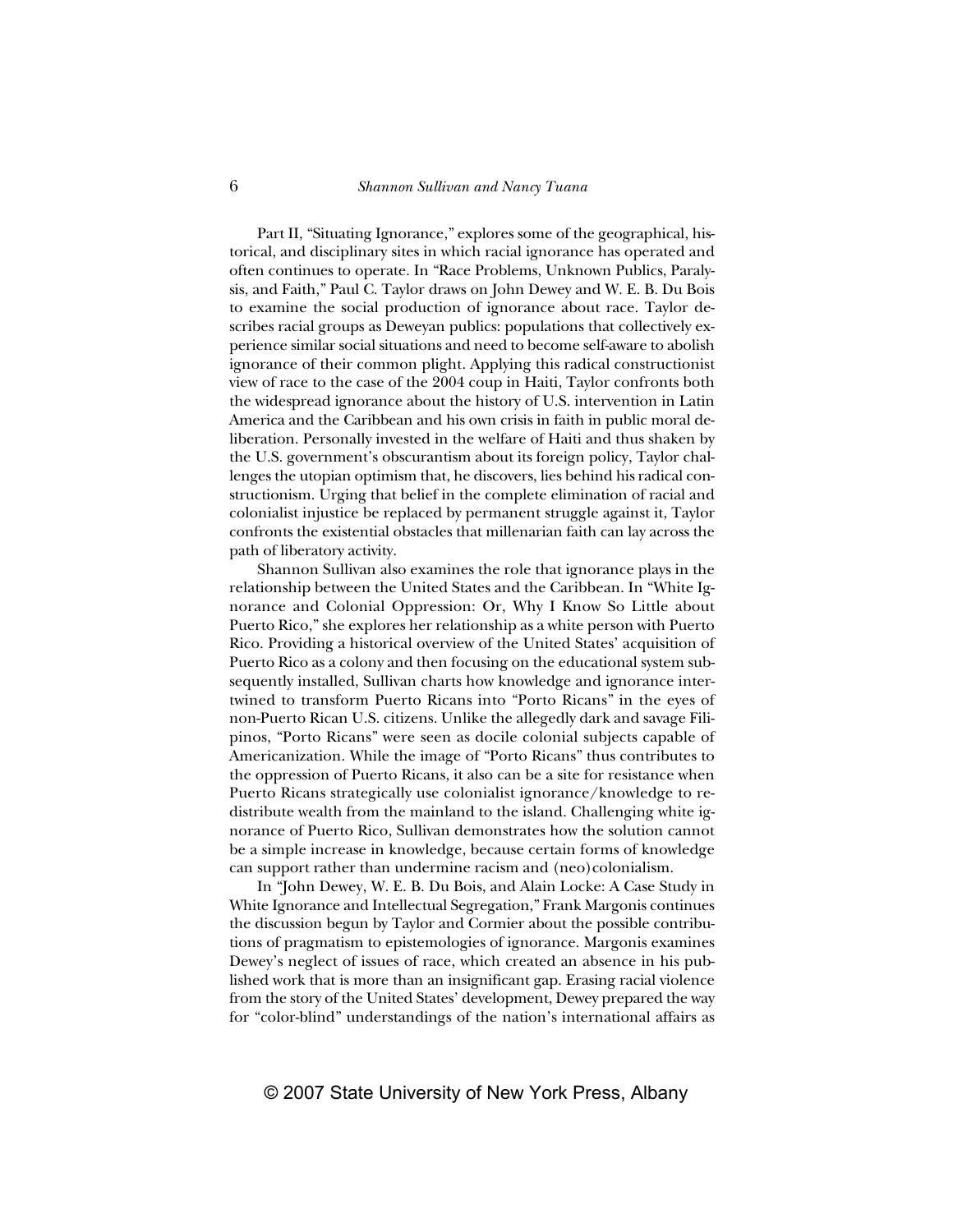exercises in democracy. Du Bois and Locke, in contrast, confronted the racial violence of U.S. history and as a result saw World War I as an imperialist war in which white nations were fighting over access to the riches of predominantly nonwhite nations. As Margonis argues, Dewey's erasure of race offers a negative lesson to contemporary pragmatists and other antiracist theorists. Like Dewey, white philosophers today cannot afford to intellectually segregate themselves from philosophers of color. Speaking across and through racial divisions is the most potent weapon against epistemologies of ignorance that support white domination.

Lucius T. Outlaw ( Jr.) also voices his concern about the current state of American philosophy in "Social Ordering and the Systematic Production of Ignorance." Focusing on practices of education, Outlaw explains how schools have been a primary site for the production and distribution of white ignorance of other races. From the nineteenth century onward, schools have been institutions of "Americanization," a process of teaching a hierarchical racial ontology in which white people dominate all others. According to Outlaw, the academic field of philosophy participates in this process just as much as other fields and levels of schooling. Philosophers in the United States can be—and often are—completely ignorant of figures and issues that fall outside of a white, male canon. This is particularly problematic given that today's Ph.D. candidates in philosophy will be teaching an increasing number of nonwhite undergraduate students. In response, Outlaw calls for a transformation of knowledge production in academic philosophy that will eliminate its present (mis)education into ignorance.

Lorraine Code further explores the relationship between ignorance and racialized colonialism in "The Power of Ignorance." Juxtaposing George Eliot's 1876 novel *Daniel Deronda* and James Mill's 1817 *The History of British India*, Code diagnoses some of the modes of ignorance that shaped the English-speaking white Western world in the nineteenth century. Although one work is fiction and the other history, together they expose patterns of privilege and ignorance at both the personal and global level. The female protagonist of the novel, Gwendolen Harlech, is ignorant of her ignorance of the lives of the poor and lower classes, while Mill celebrates his ignorance of colonized India. Both texts show how ignorance helps reify sexual, racial, and colonial hierarchies. The class and colonial-racial forms of ignorance in these works are coconstitutive with gender-based ignorance: Harlech's cosseted privilege is in part a result of the patriarchal world in which she lives, and the country of India is feminized by Mill as a compliant subject to a paternalistic colonizer. Connecting these modalities of ignorance to Michele Le Doueff's work on the maintenance of epistemic hierarchies in European history, Code develops an ecology of ignorance that focuses on the human subjects that embody and live not-knowing.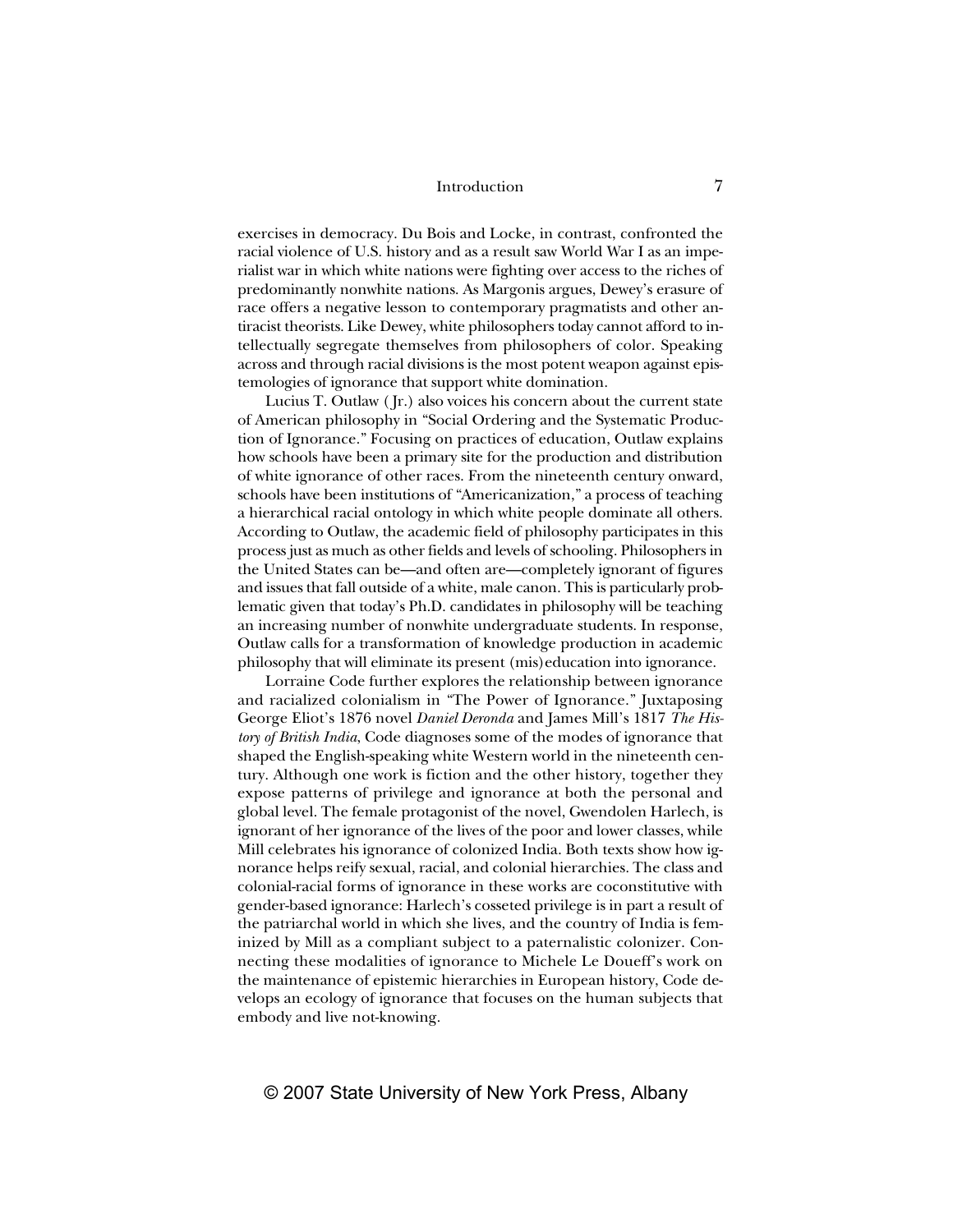In "On Needing Not to Know and Forgetting What One Never Knew: The Epistemology of Ignorance in Fanon's Critique of Sartre," Robert Bernasconi explores the significance of Franz Fanon's claim that "the European knows and does not know" in the context of Jean-Paul Sartre's essay on negritude, "Black Orpheus." When Sartre depicts negritude as a temporary moment in the dialectical movement to a raceless society, he undermines Fanon's attempts to affirm his blackness. From Fanon's perspective, Sartre's criticism of negritude is not necessarily wrong, but it is a piece of knowledge of which Fanon needed to remain ignorant in his fight against white supremacy. By claiming to know more than black people about their own situation of racial struggle, Sartre failed to acknowledge both his own racial location and the ignorance that accompanied it. As Bernasconi argues, Sartre's efforts to support antiracist work were undermined by his blind spots. Although well intentioned, they serve as a warning to white people who think their knowledge is sufficient to eliminate racism.

Stephanie Malia Fullerton closes the volume by challenging the belief commonly held by philosophers that science has disproved the existence of distinct races and that ignorance of this fact is what impedes the fight against racism. In "On the Absence of Biology in Philosophical Considerations of Race," Fullerton explains that while physical anthropology and population genetics have shown that no fixed, innate biological differences separate people into different races, they also have demonstrated that genetic differences correlate with geography and map onto racial categories. Focusing on Kwame Anthony Appiah's eliminitivist philosophy, Fullerton explains how biology wrongly has been written out of many philosophical accounts of race, creating a problematic ignorance of both race's biological dimensions and the current state of the biological sciences. Cautioning that biology should not be left at the door of critical race theory, Fullerton encourages philosophers to acknowledge the complex bio-social relation between genetic inheritance and phenotype, culture, and history that gives rise to racial identity and meaning.

Many more topics and issues are related to racialized ignorance that deserve investigation, and we hope these thirteen chapters will inspire further work on them. Some of the discipline-based topics include problems of ignorance in Western philosophy as found in the work of Nietzsche (truth as necessary error), Heidegger (truth as simultaneous disclosure and concealment), Plato (epistemology as anamnesis), Descartes (ignorance and the evil deceiver), Rawls (the veil of ignorance), and many others; and the epistemology of ignorance vis-à-vis the long-standing philosophical tradition of skepticism. The operation of racialized ignorance in recent geopolitical events warrants exploration, especially in the case of genocide in the Sudan, the wars in Afghanistan and Iraq, the slaughter in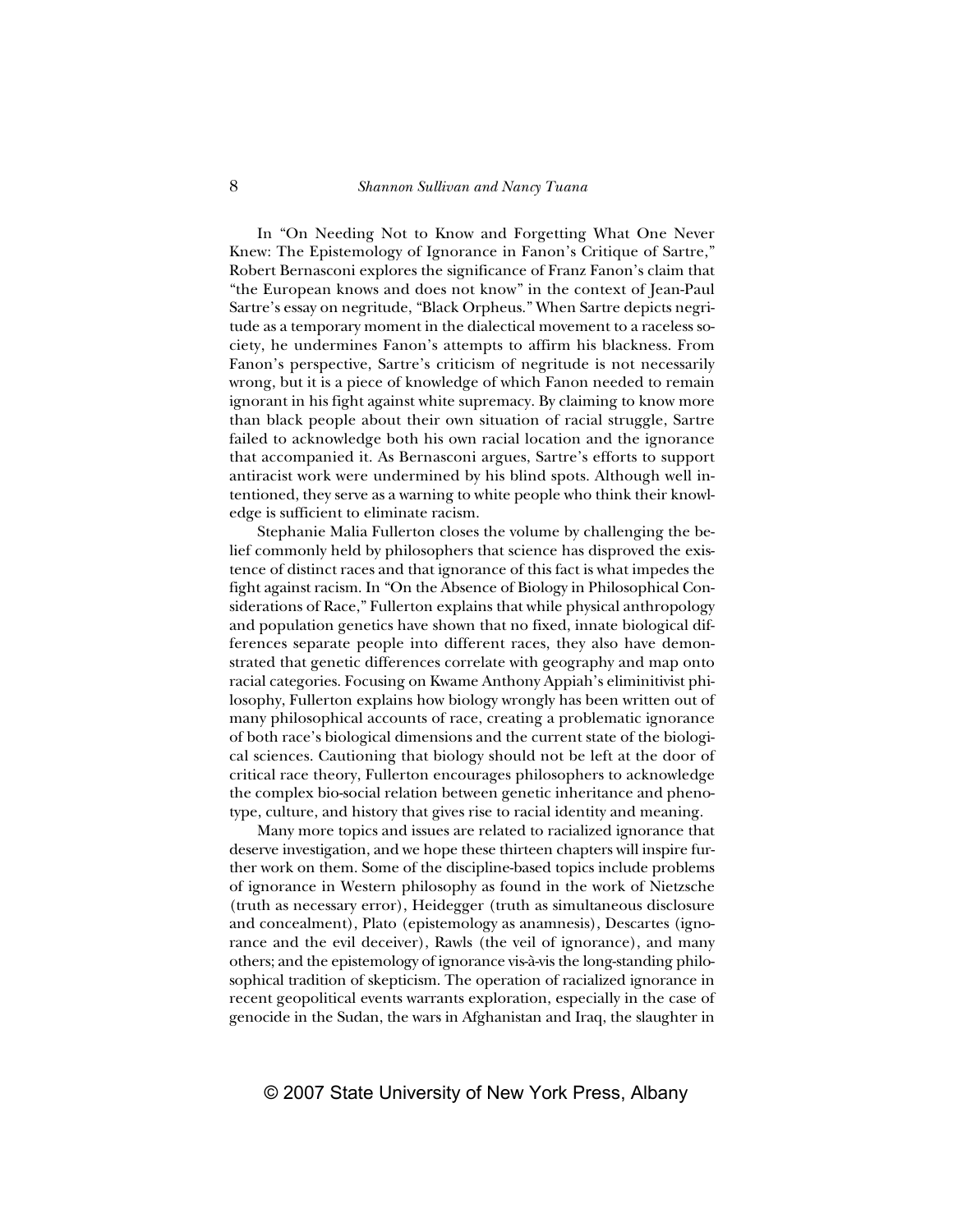Rwanda and Burundi, and the September 11, 2001, attacks. The role that race- and class-based ignorance has played in recent natural disasters, such as Hurricane Katrina, also deserves attention. Finally, some of the broad questions that might guide future work on race and epistemology of ignorance include the following: To what extent are we obliged to know all that there is to know, or is allegedly knowable? Are there degrees of culpability for incurred ignorance? Are all epistemic subjects under the same obligations to know the same things? Are there term limits on certain forms of ignorance, and are some forms of ignorance more grievous than others, and if so, what are the criteria for differentiation? While these topics and questions are not comprehensive, we present them as a "wish list" for additional research in the blossoming field of the epistemology of ignorance.<sup>2</sup>

\*\*\*

This book grew out of the 2004 Penn State Rock Ethics Institute Conference, "Ethics and Epistemologies of Ignorance." This conference was cosponsored by the Penn State Africana Research Center, the Department of Philosophy, and the Women's Studies Program. The conference, in turn, had its roots in a National Endowment for the Humanities (NEH) Summer Seminar on Feminist Epistemologies that we codirected in 2003. Fifteen gifted scholars, Rita Alfonso, Lisa Diedrich, Carla Fehr, Mary Margaret Fonow, Heidi Grasswick, Catherine Hundleby, Debra Jackson, Marianne Janack, Nancy McHugh, Patricia Moore, L. Ryan Musgrave, Mariana Ortega, Mary Solberg, Alice Sowaal, and Penny Weiss, participated in the intense five-week seminar, exploring connections between ethics, politics, and epistemology and culminating in a focus on ignorance. Their work, and our work as directors of the seminar, was augmented by four visiting scholars: Linda Martín Alcoff, Lorraine Code, Lynn Hankinson Nelson, and Charlene Haddock Seigfried. The NEH scholars and visiting scholars contributed to the enormous success of the multidisciplinary conference, which explored the ethical, political, and epistemological implications of the conscious and unconscious production of ignorance as it impacts practices of domination, exploitation, and oppression. Many scholars who participated in the first NEH Summer Seminar on Feminist Epistemologies directed by Nancy Tuana in 1996 came to the conference, as well as over sixty participants. The topic sparked a great deal of interest, dialogue, and exciting new work, more of which can be found in a guest-edited issue of the feminist philosophy journal *Hypatia* on Feminist Epistemologies of Ignorance (Tuana and Sullivan, 2006). The second NEH Summer Seminar and the "Ethics and Epistemologies of Ignorance" conference gave birth to a new scholarly organization called FEMMSS—Feminist Epistemologies, Metaphysics, Methodologies, and Science Studies—which had its inaugural meeting at the University of Washington in 2004. We would like to